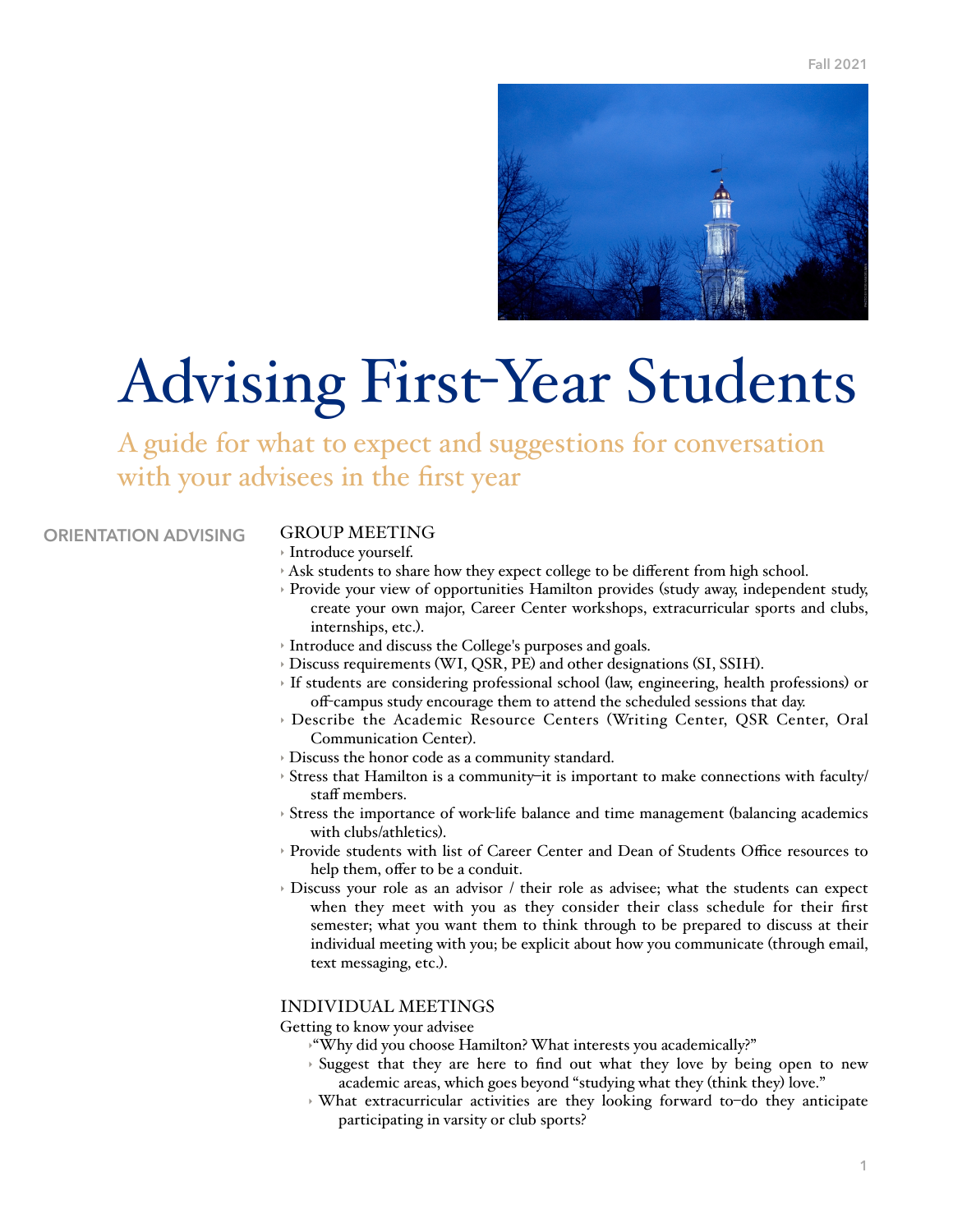Getting specific about their schedule for the fall

- ‣ "Are you satisfied with the courses you are in from summer registration?"
- ‣ "What are you excited about and what worries you about your classes/schedule?"
- ‣ "What do you expect to gain from each class? Why did you choose these courses?"
- ‣ "How many languages do you speak? What language study do you want to continue or start?"
- ‣ "What pre-professional plans do you have and how do you envision preparing?"
- ‣ "What would you like to explore, but you didn't enroll in?"
- ‣ Explain process to change courses in the first week of classes, especially if the student is unsure of a course; assure them that you can to meet again to change courses if needed.

Getting insight into the bigger picture

- ‣ "Are you considering or anticipating studying abroad and where?"
- ‣ "Where do you see yourself in a year? In five years? In ten years?"
- $\rightarrow$  "How are you settling in with roommates; how was your pre-orientation trip/ experience?"
- Sometimes this is easy to do (i.e. you see advisees who are in your class), but checking in with each advisee (even if just by email or an invitation to drop by your office or meet up at Opus) to see how they are faring after the first papers and tests are returned to them can catch a student before a more severe crises arises.
- If a student receives an academic warning anytime throughout the semester, you should schedule a meeting with them to encourage them to use office hours, to point them to resources and tutoring, and to see if it is really just that course, or whether other courses are also not going well.

Preparing for the meeting

- ‣ Use your favorite tool (Blackboard, Google calendar, YouCanBook.me, posted signup sheet) for advisees to sign up for appointments.
- ‣ Provide general advice in a group email about what to consider and point them to the Academic Planning Tool to explore options for classes.
- ‣ Give them "homework" for the meeting by posing questions to consider and asking them to come with a list of potential courses.
- ‣ Pester students who don't schedule appointments–you have to clear them for registration after they meet with you.
- ‣ Remind them by email the night before their appointment (this might seem like a pain, but it results in fewer missed & rescheduled appointments).

At the individual meeting

- ‣ Ask about their favorite and least favorite current courses and explore why.
- $\rightarrow$  "Are you still really interested in X?"
- ‣ Revisit some initial questions from the first meeting including off-campus study plans, language study.
- ‣ Point out easily overlooked places in the curriculum that they might like to explore.
- ‣ Ask if they have thoughts about a concentration.
- ‣ Discuss their potential course choices for the spring semester–ask how they fit with their goals for their first year, any potential concentration, the College's goals, and how they broaden their academic interests and experience.
- ‣ Remind them of the PE, WI, and QSR requirements.
- ‣ Remind them of their registration day and time–this is the first time they will register via the Academic Planning Tool, they should have explored it on their own before meeting with you, but it is up to them to become familiar with how it works and how to select classes for registration before their assigned time.
- ‣ Ask them about what plans they are making for summer internships and encourage them to meet with their Career Advisor.

**FALL MID-SEMESTER CHECK-IN**

# **SPRING SEMESTER PRE-REGISTRATION**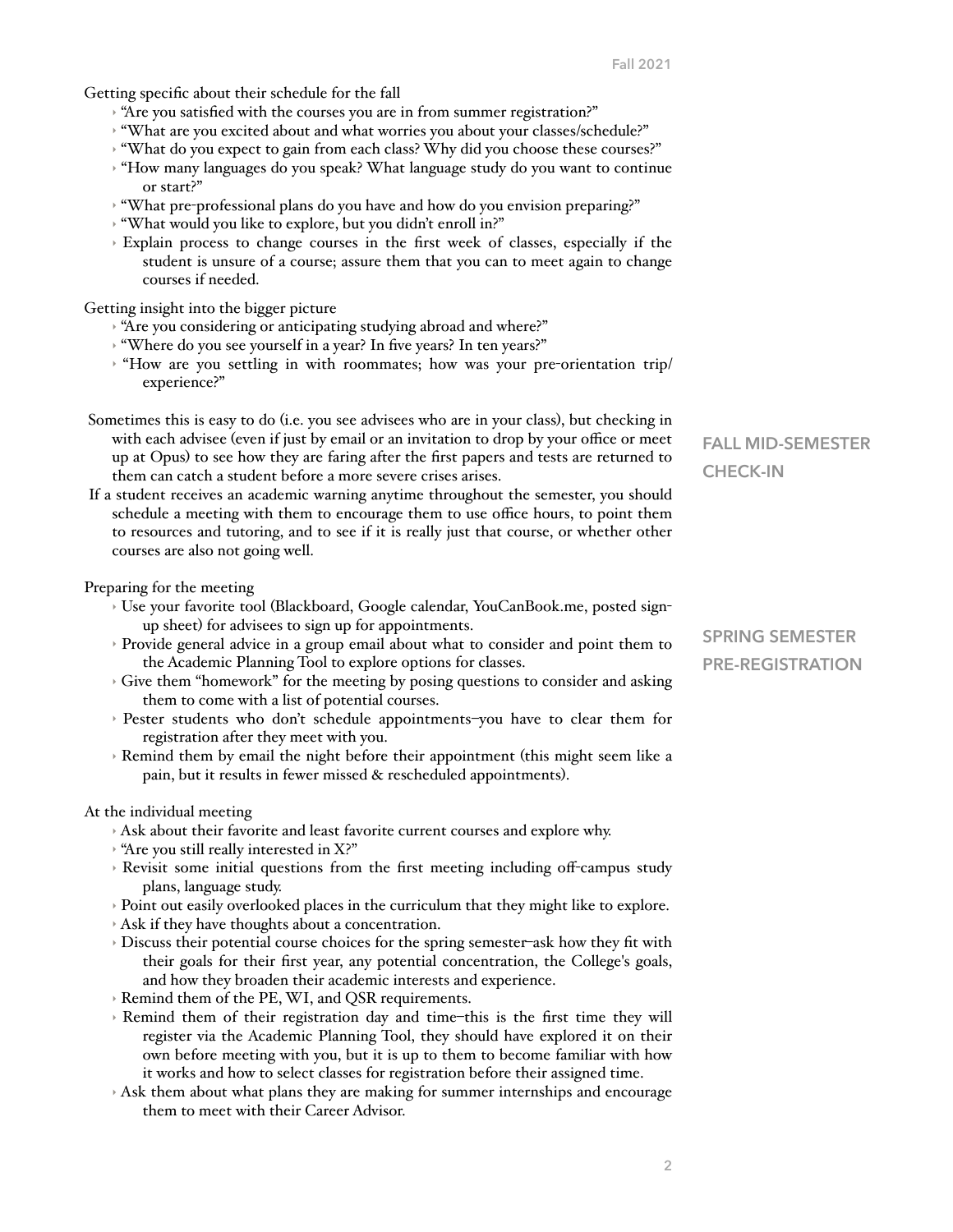|                                                                          | Ask how they are faring this first semester-what are they struggling with, how are<br>they balancing academic work with extracurricular activities, what do they think<br>they can do better with for the remainder of the semester, how are they<br>managing their time, how are they taking care of themselves through various<br>stresses?                                                                                                                                                                                                                                                                                                                                                                                                                                                                                                                                                                                                                                                                                                              |
|--------------------------------------------------------------------------|------------------------------------------------------------------------------------------------------------------------------------------------------------------------------------------------------------------------------------------------------------------------------------------------------------------------------------------------------------------------------------------------------------------------------------------------------------------------------------------------------------------------------------------------------------------------------------------------------------------------------------------------------------------------------------------------------------------------------------------------------------------------------------------------------------------------------------------------------------------------------------------------------------------------------------------------------------------------------------------------------------------------------------------------------------|
| <b>END-OF-THE SEMESTER</b><br><b>CHECK-IN</b>                            | This is good in theory and hard to do in practice, but could be accomplished by email or<br>a quick invite to drop in if you don't see advisees regularly.<br>You can ask if they now think that they need any course changes for the spring semester<br>(there is schedule adjustment time after the Thanksgiving break).<br>Share some of your favorite self-care tips for dealing with end of the semester/finals-<br>week stress along with time management in preparing for final exams and papers.                                                                                                                                                                                                                                                                                                                                                                                                                                                                                                                                                   |
| <b>WELCOME BACK IN</b><br><b>JANUARY</b>                                 | First year students are still transitioning, even into the second semester. There may be<br>drastic changes in in academic interests compared to what they came within<br>August. Some questions you might ask of your advisees when they return to<br>campus in January<br>How did the first semester go?<br>> What was your favorite thing about the college in your first semester? Least<br>favorite?<br>What do you wish you knew then that you do now about college?<br>> What do you plan to do differently this term?<br>How have your academic plans changed?<br>What are your big goals for the semester?<br>How are you balancing academics and other commitments? What do you want to<br>readjust to in this area?<br>> Do you want to try something new in academics or co-curricular activities?<br>How is it going with roommates and friends?<br>> Do you need any connections to resources (e.g., counselors, accommodations)<br>> What resources did you not use that might be helpful this semester for your<br>academics and wellness? |
| <b>SPRING MID-SEMESTER</b><br><b>PRE-REGISTRATION</b><br><b>CHECK-IN</b> | If you receive any midterm warnings for a student ask them to come see you before the<br>deadline to withdraw from a class to check-in with them<br>For the pre-registration period<br>Assign "homework" questions for meeting with you and ask them to sign up for an<br>appointment<br>> Explore with each advisee which courses are interesting that are outside of their<br>comfort zone and are in new areas of study<br>> Explore with each advisee which courses are necessary entering the sophomore year<br>(e.g.writing-intensive, QSR, PE, and pre-requisites for potential concentration)<br>Ask about your their plans for the summer (e.g. internships, work, summer courses,<br>on-campus research program)<br>>Inquire if they have any concerns in the present semester that you could help with                                                                                                                                                                                                                                          |
| <b>END-OF-THE SEMESTER</b><br><b>CHECK-IN</b>                            | Again, this could be accomplished by email or a quick invite to drop in if you don't<br>see your advisees regularly<br>Assure them that if they need course changes after the summer, those can be<br>accomplished in the first week back to campus in August<br>Remind them of taking care of themselves through the end of classes<br>Congratulate them on finishing their first year at Hamilton encourage them to<br>reflect on their successes and what they have learned from any missteps                                                                                                                                                                                                                                                                                                                                                                                                                                                                                                                                                           |